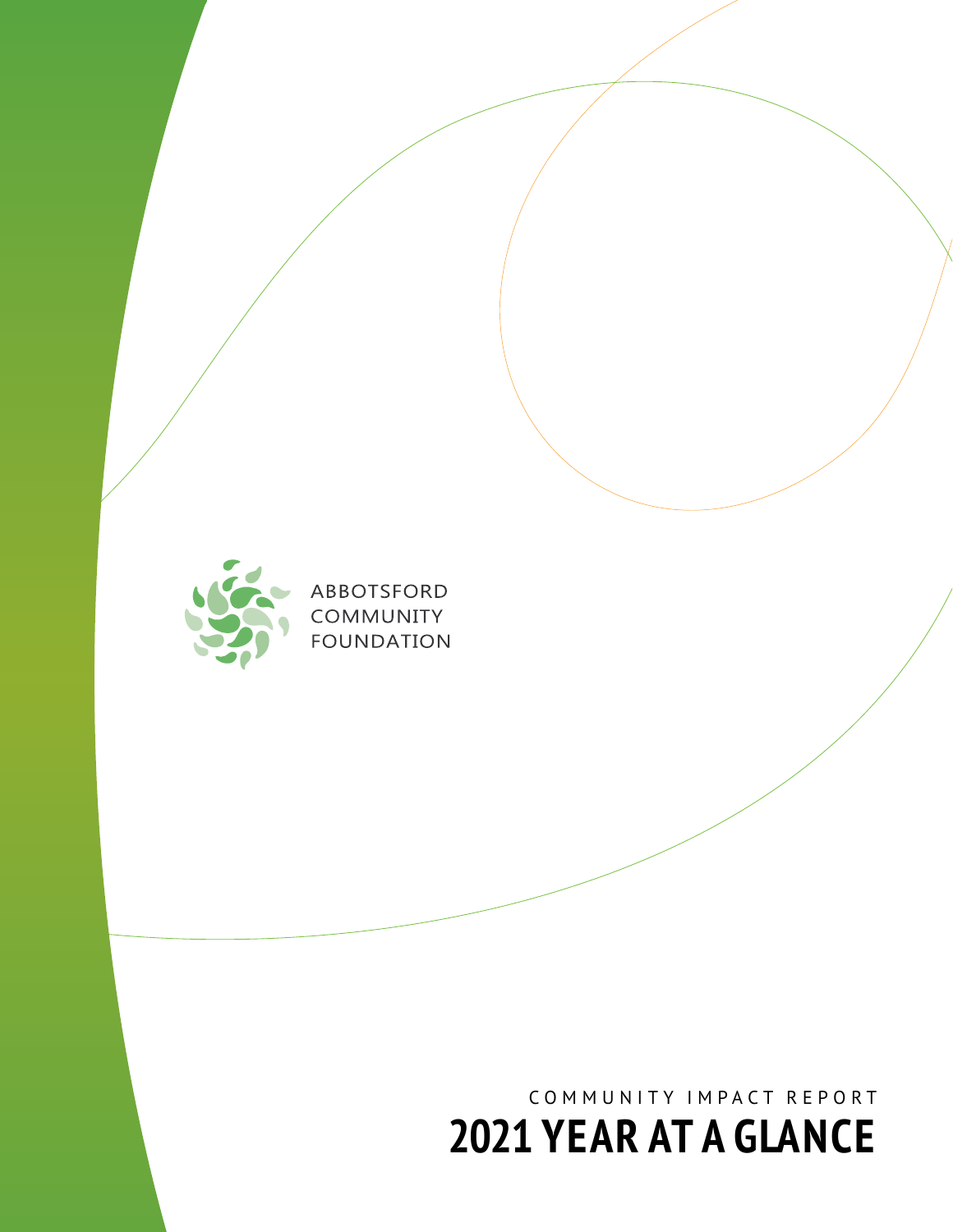

**FOUNDATION** 

#### **We Give Where We Live.**

We serve Abbotsford by connecting donors with causes that matter to them.

Together, we build, invest and manage the gifts we have been given, for the long-term vitality of our community. We offer leadership and build bridges between the diverse groups that give our community life.

Because donations are pooled and invested, with the annual earnings being reinvested into Abbotsford, your gifts to the Abbotsford Community Foundation continue to make an impact for years to come.



#### **Executive Director, Wendy Neufeld**

To say that 2021 was a year unlike any other would be an understatement. It was both exciting and challenging as we navigated the effects of the pandemic and the weather on our community. I am honoured to serve you as the Executive Director and lead this amazing organization. Alongside our Board, staff and volunteers, we worked very hard to adapt our programs and services to achieve the most impact we could with the resources available. From heat domes to fires to flooding, we were reminded of how generous our community is in times of need. We quickly established the Abbotsford Disaster Relief Fund to raise funds for the November flood victims and raised over \$3M in just over a month! Since then, the fund has raised more than \$4M. Donations poured in from our community, across the country and even internationally. Despite the effects of the pandemic, we had another record year of granting to our community. We are so proud of the impact we were able to achieve in spite of all the year's challenges through the dedication of our Board and volunteers, committees and staff. In particular, I would like to thank you, our donors for your continued investment (more than \$1.8M in 2021!) in the work of the Abbotsford Community Foundation. We cannot do what we do without you!

#### **Our Vision**

Together we build a stronger, more caring community.

#### **Our Mission**

To inspire philanthropy and develop partnerships by investing in people, projects, and programs to strengthen our community.

#### **Our Strategic Priorities**

- Grow our endowment funds
- Deepen our impact through granting
- Raise our Foundation profile

#### **Our Values**

Caring, engaged, responsible, trustworthy, accountable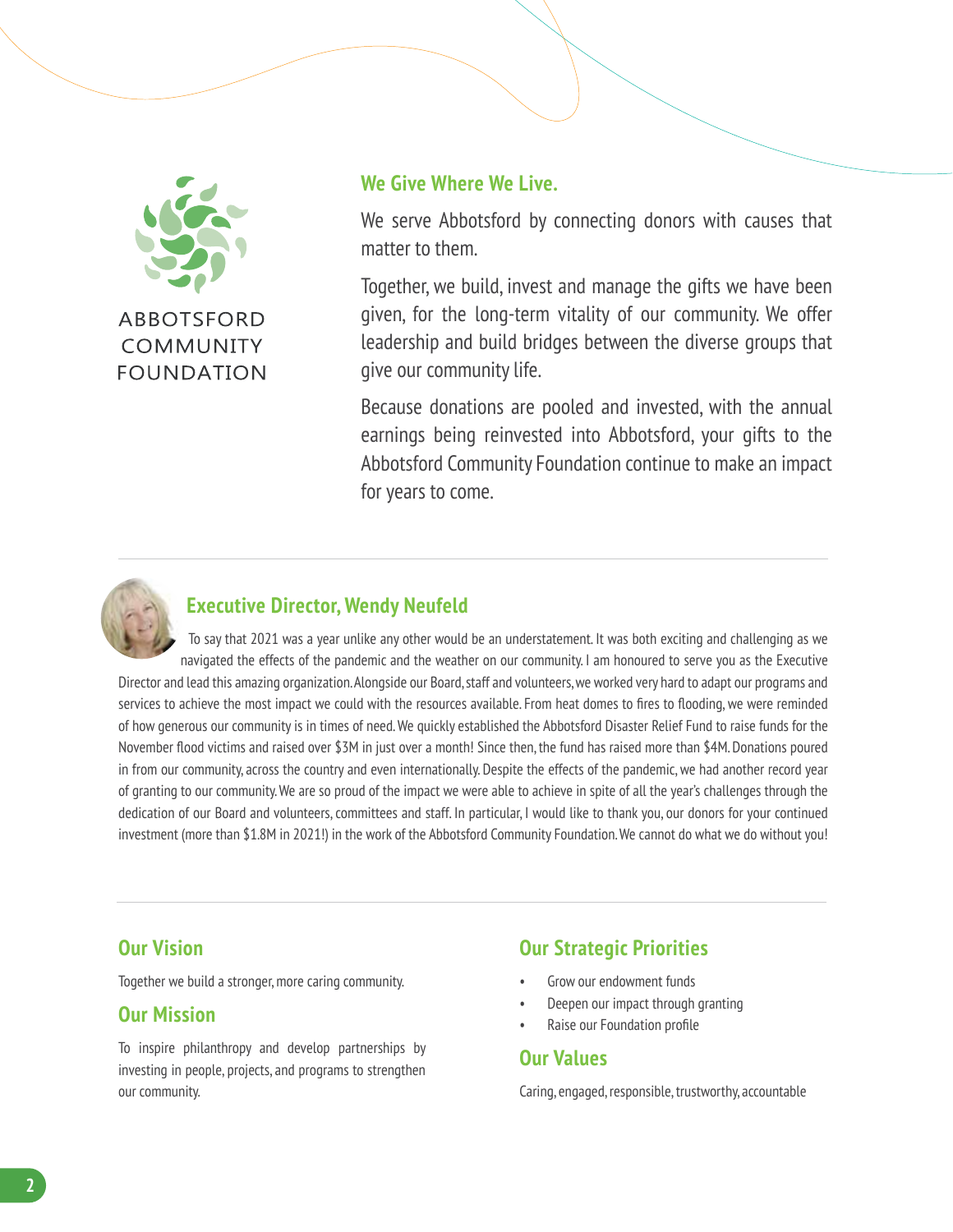# **INSPIRE. IMPACT. INVEST.**

Abbotsford is a community with deep roots, great diversity, and an open and welcoming spirit. As people, we are more generous than anywhere else in Canada. Philanthropy exists in many ways, but the history of our organization speaks to a commitment of sustainable generosity.

The Abbotsford Community Foundation was conceived by a series of initiating events that started with a substantial donation by the Trethewey family to the Matsqui Parks and Recreation Commission in 1978. We are an endowment based organization - what our donors generously give us, we pool, reinvest and the annual earnings are granted back to the community through our granting programs. Through the last four decades we have seen tremendous growth in our capital which has allowed us to support Abbotsford in many ways through grants and scholarships.

Since its inception, Abbotsford Community Foundation has granted over \$13 million back into the community, which includes almost \$6 million in student awards. With your help, we will continue to grow our endowments so that we can further invest in our community, creating a lasting impact that will inspire future generations.

#### **The Community Foundation Difference...**



2

When you are **inspired** to give, you work with others who are also passionate about making Abbotsford the best it can be!

> The **impact** of your gift will be felt across our community, both now and for years to come. We are stronger when we work together and we have a greater impact too!



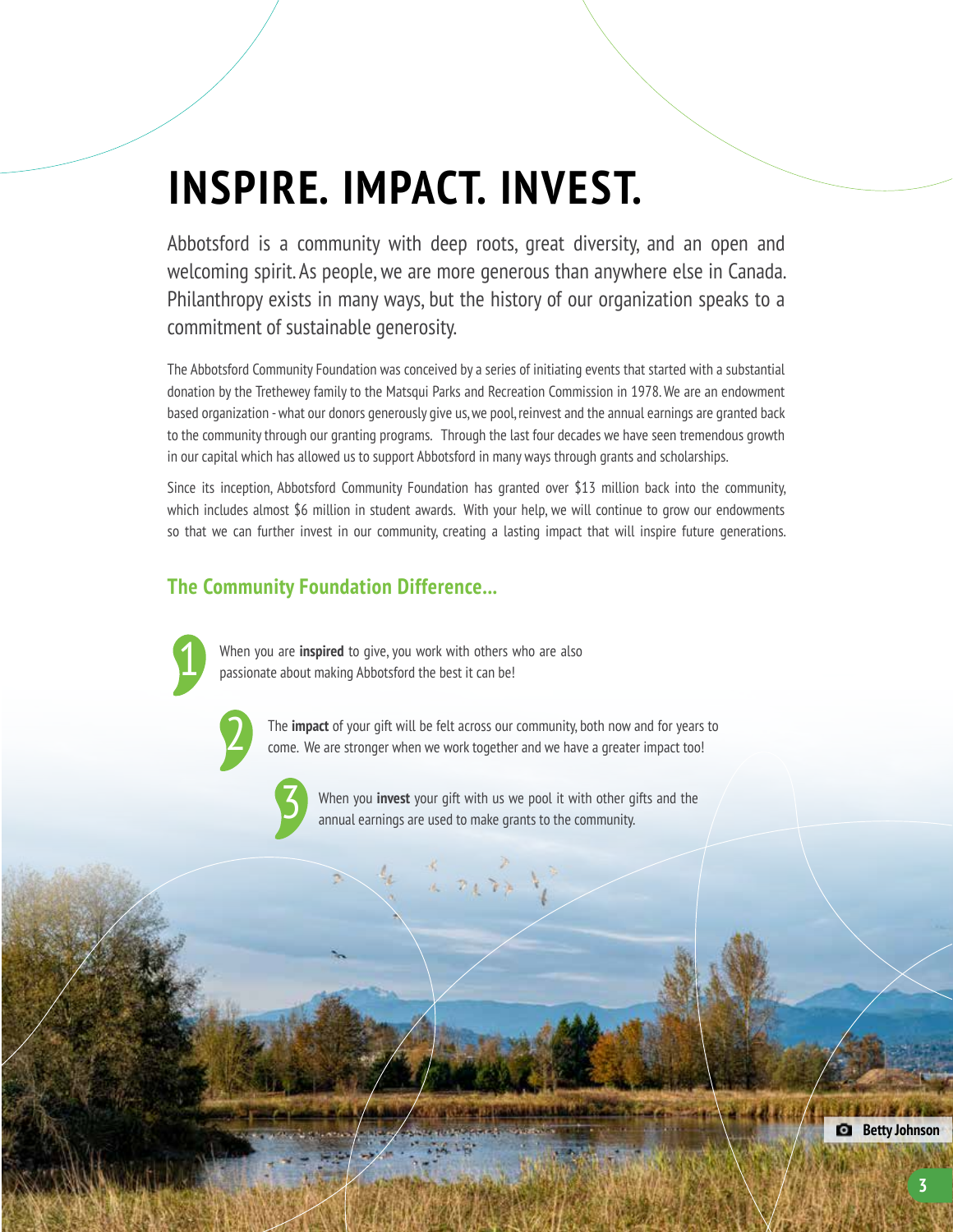

#### **Board Chair, Andrea Senft**

The Abbotsford Community Foundation (ACF) entered 2021 with hope and optimism. We hoped that the COVID-19 virus would be soon behind us, and life would get back to our new 'normal'. We could have never imagined that not only would we continue to battle COVID-19, but we would also see unprecedented weather that would devastate our

community (starting with the heat dome in June and ending with the catastrophic floods in November). Many of us were left feeling hopeless and heartbroken for our friends, neighbors, and businesses. We knew we had to find a way to support our community. Within days the Abbotsford Community Foundation, the Abbotsford Chamber of Commerce and the University of the Fraser Valley came together to jointly establish the Abbotsford Disaster Relief Fund. In the early days following the floods we believed we could raise \$1 million. As of January 31/22, we have well exceeded this goal, raising over \$4.25 vv. These funds will help those most affected by the floods in the months and years to come. I am so proud of what our community can do when we work together.

When the Abbotsford Community Foundation was started by Vivian and Alan Trethewey (generously donating the seed money in 1978), I do not know that they could have ever imagined the impact it would make in our community. In addition to the \$4 million raised for the Abbotsford Disaster Relief Fund, the Abbotsford Community Foundation has granted more than \$13 million back into our community (which includes almost \$6 million in scholarships and bursaries to Abbotsford students). None of this work could happen without an ever-growing list of donors, who for more than 40 years make this investment in our community possible through their generous financial gifts. With the growing needs of our community, we continue to seek new donors to help us continue to do what we do best: Give Where We Live. To each donor, we say thank you.

I would also like to thank the staff and community volunteers that make the above work happen. ACF is very fortunate to have more than 50 volunteers. This includes 14 devoted board members and 9 board member-led hardworking committees, who, along with an exceptional staff led by Executive Director Wendy Neufeld, continue to strive for excellence in every way.

A thank you does not feel strong enough to truly acknowledge how we feel about all of those who play a role in ACF's success! It is through our donors, volunteers, and staff that we will continue to grow our endowments so that we can continue to invest in our city. I am immensely proud to be the Chair of the Abbotsford Community Foundation, and to be part of this community.

### **BOARD OF DIRECTORS**



**Andrea Senft** Board Chair



**Marcus Janzen** 1st Vice Chair; Chair - Ag Enhancement Grants

**Bryan Born** 2nd Vice Chair; Chair - Fund Development



**Jackie Hogan** Treasurer; Chair - Finance and Audit



**Lorna Hart** Past Chair



**Mark Driediger** Director; Chair - Planned Giving



**Satvir Gill** Director; Chair - Investment



**John Morrow** Director; Chair - Student Awards







Director; Chair - Marketing and Communications



**Lynne Harris** Director; Chair - Nominations and Governance Committee



**Rick Gendemann** Director



**Dr. Satwinder Kaur Bains** Director



**Leslie McConnell** Director

### **FOUNDATION STAFF**

**Wendy Neufeld** - Executive Director **Jean Vanderbyl** - Financial Coordinator **Tricia Taylor** - Admin and Awards Coordinator **Sara Goetz** - Administrative Assistant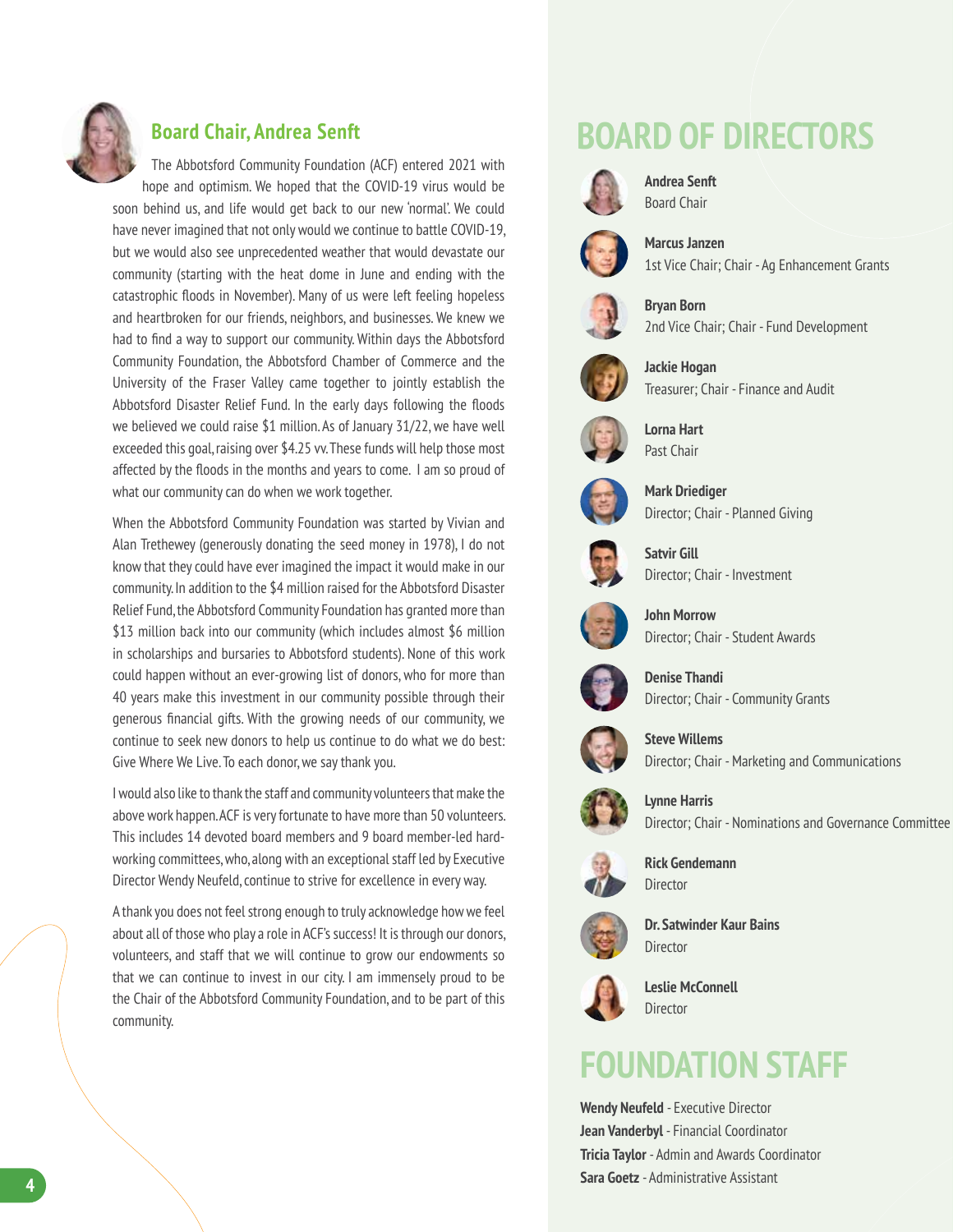# **2021 HIGHLIGHTS**

Meaningful<br><sup>Munit</sub>aful</sup> community impact

2021 was a unique and outstanding year for the Abbotsford Community Foundation. We continued to build on the legacy the Foundation initially established in 1979. We engaged with new community partners as well as built on the established relationships we have fostered. We were able to increase awareness of our impact and inspire philanthropy to new heights in this amazing community.

Thanks to the support of our members and community partners, we were able to achieve the following milestones:



Held our **6th Annual Smart and Caring Golf Classic** on September 16, 2021 at Chilliwack Golf Club resulting in a record-breaking **\$125,000** gross proceeds raised.



Held our 11<sup>th</sup> annual **National Philanthropy Day** event in partnership with the University of the Fraser Valley on November 15<sup>th</sup>, 2021 featuring keynote speaker Tamara Taggart. Presented four awards to the following recipients:



**Youth Philanthropy**: **Saniya Kaushal** for her generous volunteering with the Abbotsford Hospital outside of being a medical student. She is striving to spark conversations and raise awareness about name calling, bullying, self-image and mental health through her "You are Not Ugly Foundation".

**Business Philanthropy Award**: **Abbotsford Chrysler** for being a generous corporate donor to numerous charities in Abbotsford such as the Crystal Gala foundation, Run for Water, Canuck Place and many more.



矙

**School Group of the Year Award**: **Godson Elementary School** for raising funds for Canuck Place through their Cookies for Canuck Place Campaign. The Godson community contributed their time and talents for the Summer Family BBQ Drive thru.

**Volunteer of the Year Award**: **Gagan Phulka** for her outstanding volunteerism with Big Brothers Big Sisters of the Fraser Valley since 2014 as well as sitting on the Board of Directors for the organization in the position of Vice-Chair and her commitment to using her leadership role to improve mentorship needs for children. She also volunteers to improve immigration outcomes for newcomers to the City of Abbotsford.

# **\$1,468,114**

Total grants distributed directly into meaningful causes within Abbotsford in 2021.

# **\$1,832,300**

Total endowment gifts received in 2021.

# **\$15,286,300**

Total endowment capital, including four new endowment funds in 2021.

# **\$32,500**

Granted in 2021 for the Investment Readiness program to support charities in social enterprise development.

# **\$ 3,474,000**

Raised for the Abbotsford Disaster Relief Fund in response to the November floods with \$539,100 granted out in November and December of 2021.

# **\$360,000**

Scholarships and bursaries allocated to 296 students which brings the total amount awarded since this program's inception to \$6,019,000.

### **\$1,000,000**

Legacy Giving Pledges received partly through our What's Your Story program. The Reach Gallery Museum displays our Legacy book which highlights some of the stories of Abbotsford's citizens and their contributions to our community.

Granted to charity partner programs and projects, bringing the total amount invested into our community since 1980 to \$14,603,114, including scholarships and grants from the Abbotsford Disaster Relief Fund.

**\$ 340,000**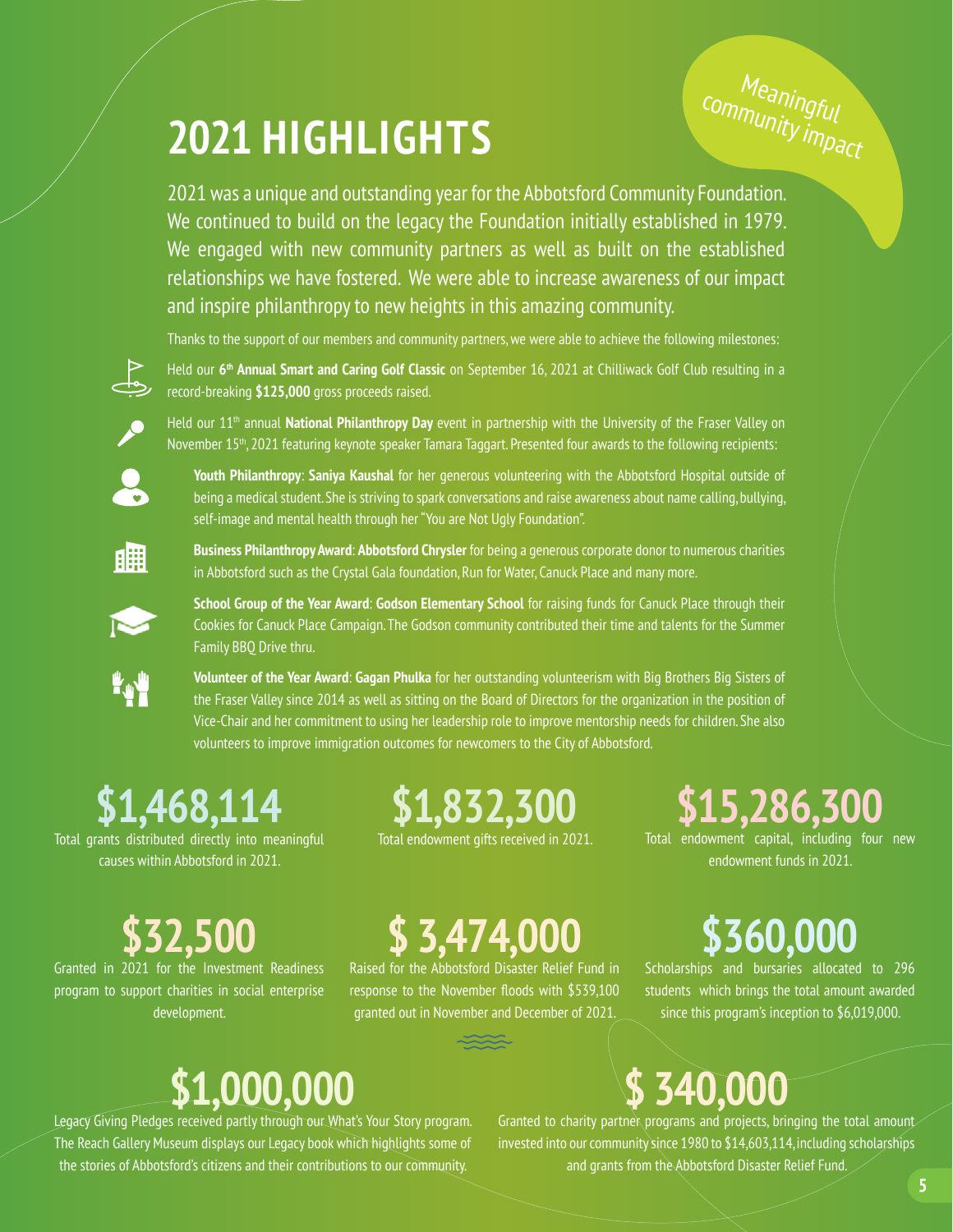### **2021 GRANTING HIGHLIGHTS**

The Foundation's impact was inspiring in 2021 with over **\$1,400,000** invested into our community through grants and scholarships. The following areas are some of the key highlights:

#### **SMART and CARING COMMUNITY GRANTS**

The Community Grants committee decides annually on the criteria for grant funding and for the past several years the focus has been on programs and projects for children and families at risk in Abbotsford. In 2021, the following seventeen local charities received grants totalling **\$125,000:** \$125,000

> Abbotsford Police Foundation **Abby PD** Geocaching Series Abby Community School Society Summer Camp for Education and Recreation Archway Community Services Society Seva Food Pantry and Starfish Pack Program Bakerview Music Academy Society Supersitive Special Education Assistants Big Brothers Big Sisters of the Faser Valley Mentoring for Mental Health Cares Counselling Society Counselling for COVID-19 Relief Fraser Valley Brain Injury Association Young at Arts Summer Camp Program Fraser Valley Down Syndrome Society **Down Syndrome Centre** Literacy Matters Association Abbotsford Fostering Literacy Salvation Army Centre of Hope Camp at Home and Back to school event University of the Fraser Valley Science Rocks! Days Vancouver Island University Foundation Roots to Thrive Volunteer Cancer Drivers Society Abbotsford Cancer Transportation Program Zajac Ranch Society **Family Camp**

Abbotsford Hospice Society Grief Support Wellness event for children, youth and teens Canuck Place Children's Hospice Counselling and Bereavement Services at Dave Lede House The Board of Education of School District No. 34 Christmas Hampers and Back to school event





#### **AGRICULTURAL ENHANCEMENT GRANTS**

The Agricultural Enhancement Grants Program is a partnership between the City of Abbotsford and Abbotsford Community Foundation. In 2021, the Agricultural Grants committee established program criteria focusing on agriculture innovation to benefit the agriculture industry. The following seven organizations received grants totalling **\$160,250:**

Ravens Brewing Company **Sugar Beets for Liquor Industry** Triple AAA Farms **Blueberry Leaf Tea project** Integrated Crop Management Services Inc. Plant Pathology Lab

Point 3 Biotech: for Ag Tech Consortium BioDigital Convergence; Manure Management as a Service Toolkit Development University of the Fraser Valley Capacity Building for Field Corn Testing for the Dairy Sector Trident Processes Manure Management as a ServiceTrials and Demonstration Windberry Farms **Labor and Water Savings; Enabling High Value Crops on Low Grade Land**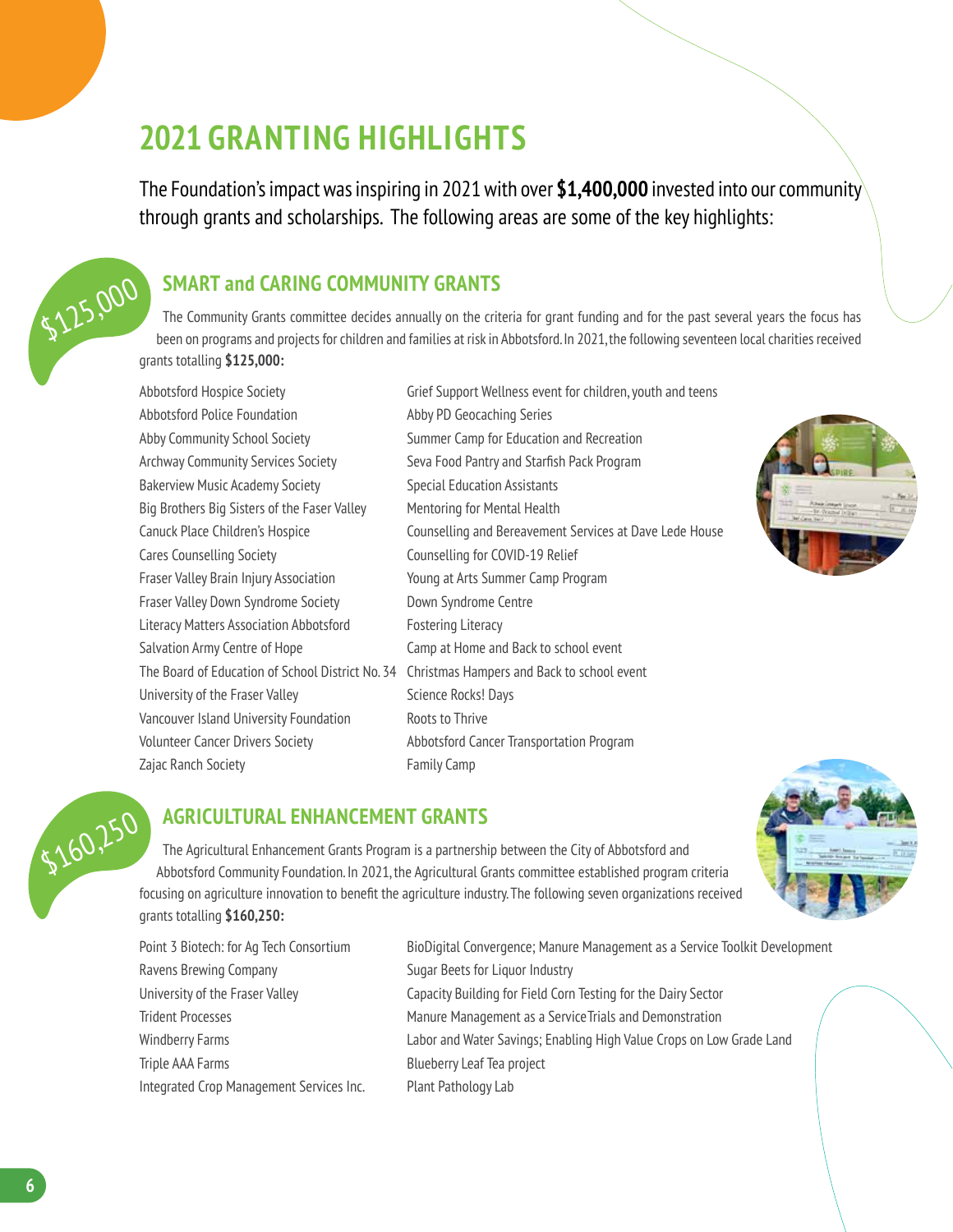



#### **NEIGHBOURHOOD SMALL GRANTS**

These grants, in conjunction with the City of Abbotsford and the Vancouver Foundation, pivoted to help fund small scale projects that safely connected communities. The Responsive NSG Program, aims to: tackle and address social isolation, build community strength and resilience, and foster community creativity and well-being. Some of the successful projects were Mother-Daughter Duo Paint Party, Nurse Care Packages, Youth Cooking Classes and Kids Park Activities. There were thirty approved projects totalling over **\$17,750.**

#### **ABBOTSFORD DISASTER RELIEF FUND (ADRF)**

This year's disastrous floods destroyed homes, infrastructure, businesses and farms, displacing thousands of people in BC. The ACF in partnership with the University of the Fraser Valley and the Abbotsford Chamber of Commerce, are currently providing donations to local charities on the front lines of disaster relief efforts, thanks to our kind donors. The ADRF started accepting donation on November 17th, 2021 and has received a record number of donations from generous people all over the country and internationally. \$539,100

> In just three short weeks we received over \$1.5 million in donations from over 3500 local and global individuals and businesses – an indication of widespread community support. This continued to increase by December 31st reaching almost **\$3.5 million.**

> The ADRF coalition is actively working to establish granting partnerships to ensure relief will be provided to growers, farming families, and businesses directly impacted by flooding. Granting continues into 2022 with weekly adjudication of applications by the ACF and the Abbotsford Chamber of Commerce. By December 31st 2021, **\$539,100** was granted to local agencies involved in recovery work.



#### **DONOR DESIGNATED**

Donor Advised Funds (DAF) allow you to make annual grant recommendations to the charity or charities of your choice. Each year, the donor chooses which cause the earnings on their endowment will go to. It is a tailored option for those looking to spread their gifts among many great options. The Abbotsford Community Foundation manages 18 Donor Advised Endowment Funds.

Donor Designated Endowment Funds are like the above DAF, but when the fund is initially set up, the recipient of the gift is chosen. While the DAF allows you to support a different charity each year, this type of Fund ensures that the causes you choose are funded well into the future as the money is consistently given to them on an annual basis. The Abbotsford Community Foundation manages 22 Donor Designated Endowment Funds.

Agency Funds provide organizations with a permanent annual source of income that helps them offer their programs and services that benefit our community. The Abbotsford Community Foundation manages 11 Agency Funds on behalf of other Abbotsford charities. The ACF also actively promotes these Agency funds to our donors as a part of our role in connecting donors to causes that matter to them.



#### **ANIMAL WELFARE GRANTS**

Every fall, ACF is pleased to invite local animal welfare charities to submit proposals for the Mary Wakefield Animal Welfare Grant. The fund representatives review these applications and allocate the funds to charities that help animals. In 2021, the following five organizations received funding of **\$13,250** for their various projects that benefit animals:

Langley Animal Protection Society (LAPS) Pet Adoption Program (Spay and Neuter) Paws for Hope Animal Foundation Better Together Abbotsford Senior Animals in Need Today Society (SAINTS) Shelter Safety Glass

Abbotsford Police Foundation **Retirement Fund for Retired Police Service Dogs** British Columbia Conservation Foundation Northern Spotted Owl Breading Program: Adopt a Chick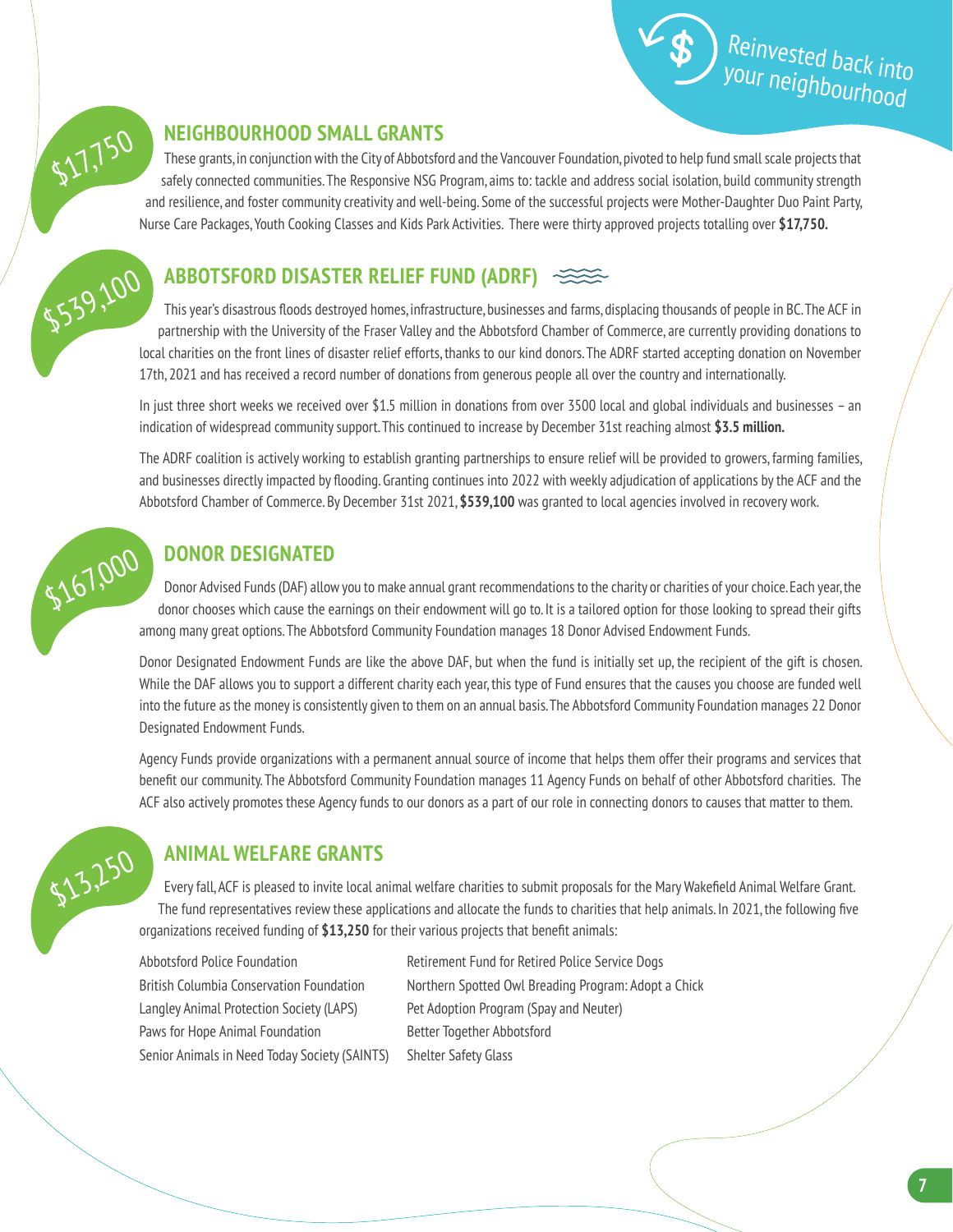

#### **STUDENT AWARDS PROGRAM**

In 2021, the ACF Student Awards Program allocated **\$360,000** for 371 scholarships and bursaries for Abbotsford high school students attending post-secondary institutions.

#### **STUDENT AWARD ENDOWMENT FUNDS**

Abbotsford 2004 BC Summer Games Abbotsford Chamber of Commerce Abbotsford Community Foundation Abbotsford Masonic Lodge #70 Abbotsford Rotary Club Abby Senior Memorial Student Access to All Al Pauls Memorial Allstar Mechanical Ltd. Ashley Lowey Memorial Bass Family Scholarship Beatrice Marchant Memorial Beehive Rebekah Lodge #69 Bertram A. Bickford Memorial Brent Wilson Memorial Calder-Giacchini Memorial Carole Rempel Memorial Chad Driediger Memorial Chalk Spots Award Chris Dahl Memorial Christine Caldwell Memorial for the Arts Citadel Club Ted Perry Memorial Cst. John Davidson "Shine On" Memorial Dallas Saunders Memorial Darlene Gottschalk Memorial David Shore Memorial Derek Matty Passion For Life Douglas Ward McGimpsey Memorial Dr. John Muir Memorial Eileen Hardbattle Memorial Elizabeth (Liz) Anne Louwersheimer Memorial

Emily Haw Memorial Erin Burgess Memorial Eugene Reimer Memorial Eveline Grace Hardy Memorial Fandrich Cone Harvesters Frank Huston Memorial Fraser Valley Brain Injury – John Simpson Frieda T. Wiens Memorial Friends of Abby/Reach for the Top Geoff Brown Memorial Geoff Cowell Memorial Geoff Horner Memorial Harry Sayers Memorial Hartley and Roslin Lovick Memorial Hurricanes Vaisakhi Educational James Fisher Memorial Jerry Alamwala Memorial Agriculture Jill Nelson Memorial Jim Anderson Memorial John A. and Muriel Murphy Memorial Joshua Jensen Memorial Judith Ratzlaff Memorial Kari Bell Memorial Katie McKenzie Memorial Kevin Lloyd Memorial Kody Ramsay "Inspirational" Ledgeview Legacy Leslie Forman Reg. Nurse Memorial Let's Keep The Dream Alive Linda Marie (Busch) Jacobsen Memorial Main Chance

Marion de Wit Memorial Mark Redekop Memorial Mary Selby Memorial Multicultural Diversity Natasha Buttar Memorial National High School Theatre Pat and Dennis Healey – Science Patricia Huston Memorial Percy Darling Memorial Rachel Thiessen Memorial RHSS Social Innovation Robert and Birgit Bateman Robert Bateman Secondary Fine Arts/ **Technology** Robert Bateman Secondary PAC Sam Posthumous Memorial Samuel and Isabella Gardner Memorial Sean Phillips Memorial Shane Travis Memorial Spencer Lightburn Memorial Tena Venema Memorial Tom Lindsay Memorial Tony Anning Memorial Trevor Paul Dueck Memorial Vandell Student Award Vicky Bach Memorial W.J. Mouat Grad William A and Violet Mercer Memorial William J. Mouat Memorial Yale Lions Excellence Yvonne Potter Memorial

> ACF received the 2019 Community Matters Award from the Abbotsford School District for distributing more than **\$5,000,000** to **5,000 graduates.**

Investing in the leaders of tomorrow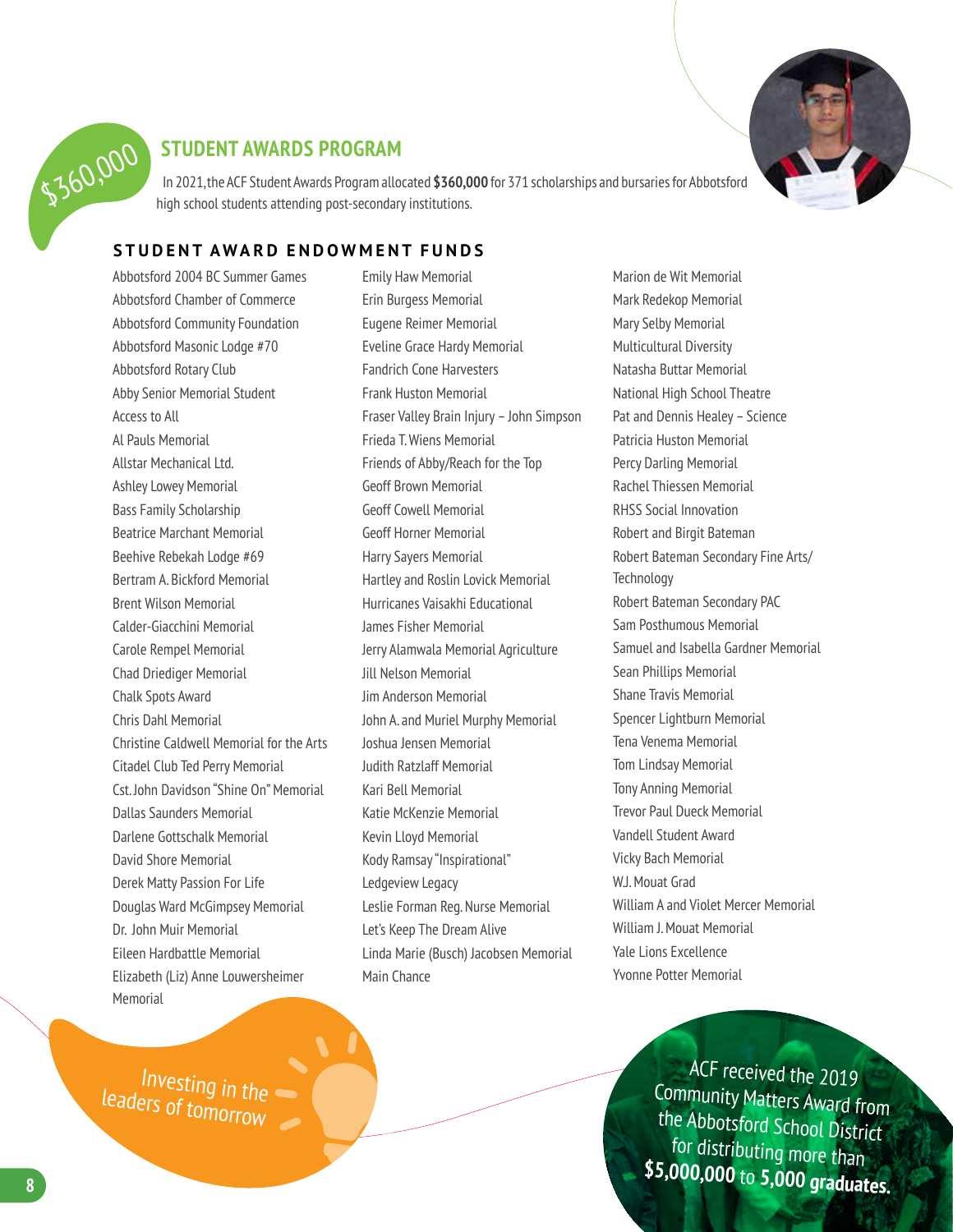

#### ACF presently has 91 permanent student award endowment funds totalling \$4,633,800. These endowments have been established by community organizations, businesses, families and individuals to support student awards.

The minimum donation required to establish an endowment fund is \$10,000. A donor may start an emerging fund with a gift of \$3,000 with the understanding that if the fund does not reach \$10,000 within three years, the monies will go into the ACF Student Award Endowment Fund. The income generated on the capital of the endowment fund awards a scholarship in perpetuity to graduating students of the public and private secondary schools in Abbotsford that participate in the Student Awards Program.

#### **ANNUAL STUDENT AWARDS**

Below is the 2021 list of community organizations, businesses, families and individuals who have established annual awards with ACF. To participate in our annual student awards program, donors must agree to annually fund an award for a minimum of three years.

Abbotsford Career Fire Fighters IAFF Local 2864 Abbotsford Dental Group Abbotsford Female Hockey Association Abbotsford Lions Club Abbotsford Minor Fastball Association Abbotsford Minor Hockey Association Abbotsford Music Educators Abbotsford Police Board Abbotsford Principals and Vice-Principals Association Abby Grad 1968 Abby's Music Society Aldergrove Credit Union Aldergrove Royal Canadian Legion #265 ASIA Sumas Mountain ASIA Sumas Mountain PAC Badesha and Associates Beant Singh Dhaliwal Memorial Berry Industry Board of Education

CIBC Wood Gundy City of Abbotsford Fire Rescue Service Benevolent Society Cody Halfpenny Memorial Complete EyeCare Optometry Dalbir & Pirtveer Gill Memorial Douglas Gosling Memorial Fraser Valley Auto Mall Fraser Valley Stage Memorial Fraserway RV LP GirlKIND Foundation Gregory Potocky Memorial Harris and Company LLP Judith Anderson Memorial Scholarship Jaymie-Lynn Robertson Memorial Jerry Seikhon Memorial Joyce Primrose Memorial Kerkhoeff Technologies Scholarship Legacy Productions Marcus Ortner - PREC Medical Tower Drugs

Mierau Contractors Ltd. Mt. Lehman Community Association Overlanders Manufacturing Peter Dobson Memorial Golf RDM Lawyers LLP RICOH Canada Rise Annual Scholarship Rotary Club of Abbotsford - Matsqui Rotary Club of Abbotsford - Sumas Run For Water Global Development Scott Gmur Memorial The Honda Way Tri-Link Systems Inc. Varing Marketing Group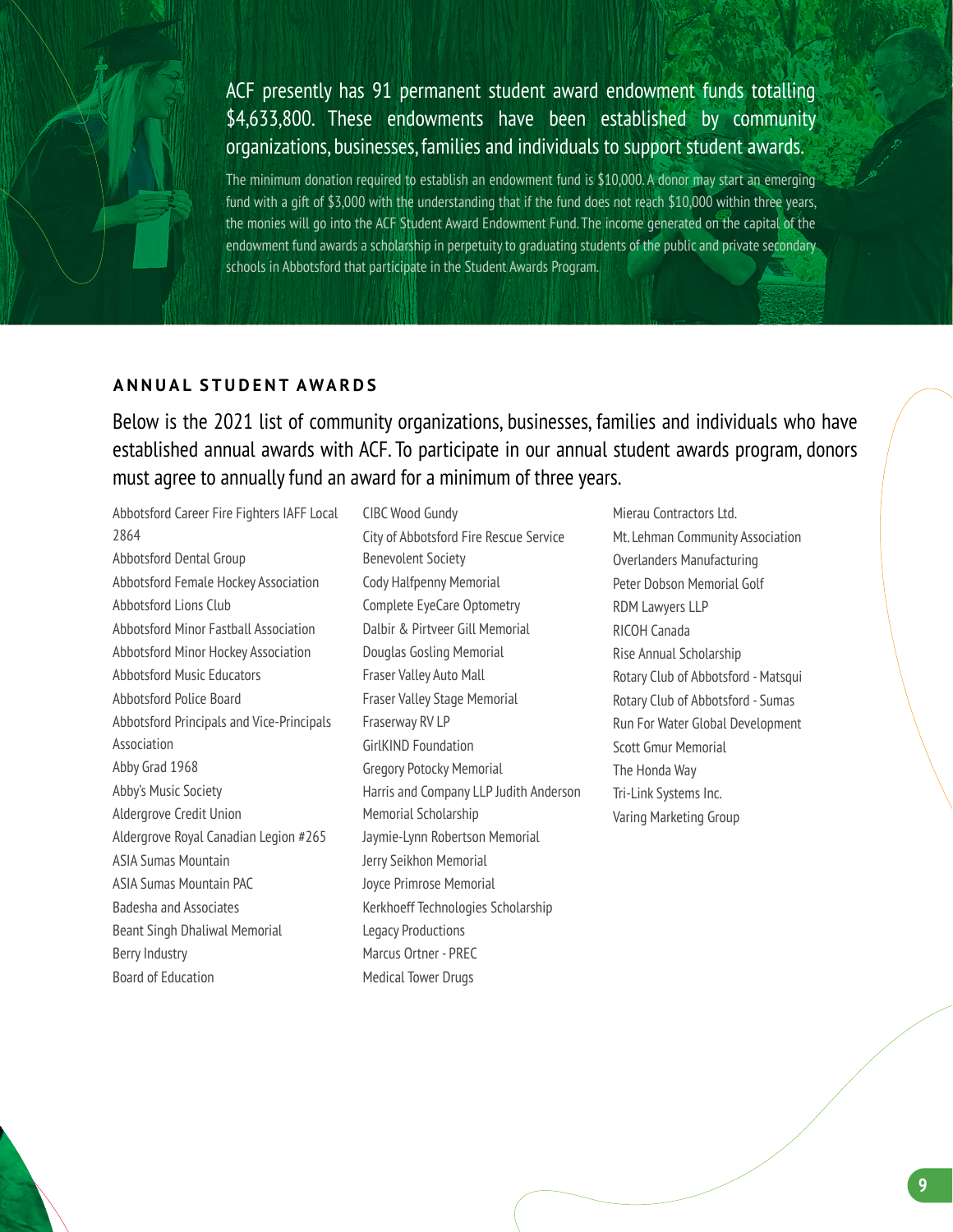### **COMMUNITY OUTREACH**



#### **Smart and Caring Golf Classic**

Our 6th Annual Smart and Caring Golf Classic, held on September 16, 2021 at Chilliwack Golf Club was one of most successful events, raising a record-breaking net amount of **\$80,000** which will be added to the capital of our Smart and Caring Community Endowment Fund. This fund is designed to help local charities supporting children and families at risk in our community.



Adhering to pandemic health protocols, we hosted 120 golfers and 45 corporate sponsors who enjoyed a sunny day of golf and on course fun while raising funds that will provide grants to our charity partners, now and forever.

#### **National Philanthropy Day Day Luncheon and Awards Ceremony**



We held our 11th Annual National Philanthropy Day Luncheon and Awards Ceremony in partnership with the University of the Fraser Valley on November 15, 2021 at the University of the Fraser Valley.

Over 100 community members, donors, volunteers, charity partners and businesses came together to learn about the work of the ACF and to cheer on the nominees for our 4 award categories. Keynote speaker, Tamara Taggart provided an inspiring message on what it means to Give Where you Live and encouraged all to practice community care by asking the questions What do you Need and How can I Help?



Awards were given in four categories. The Alan and Vivian Trethewey Youth Philanthropy Award to Saniya Kaushal, the Business Philanthropy Award to Abbotsford Chrysler, the School Group of the Year Award to Godson Elementary School and the Volunteer of the Year Award to Gagan Phulka. Each winner received \$500 to donate to the charity of their choice.

#### **Flood Response**

On Friday, November  $12<sup>th</sup>$ , 2021, meteorologists warned of an incoming atmospheric river that would bring heavy rain to southern parts of BC. Little did the residents of Sumas Prairie realize the pending damage this atmospheric river would later cause. After multiple days of heavy rain, disaster struck early the following week when multiple dyke breaches occurred, leading to a local state of emergency.



On November 17<sup>th</sup>, the University of the Fraser Valley, the Abbotsford Chamber of Commerce, and the Abbotsford Community Foundation joined forces to help those most impacted by establishing the Abbotsford Disaster Relief Fund (ADRF). Thanks to the incredible generosity of individuals and businesses both locally and globally, over \$4.25 million has been raised to support local agencies involved in the disaster relief effort, as well as businesses and farmers affected by the flooding.





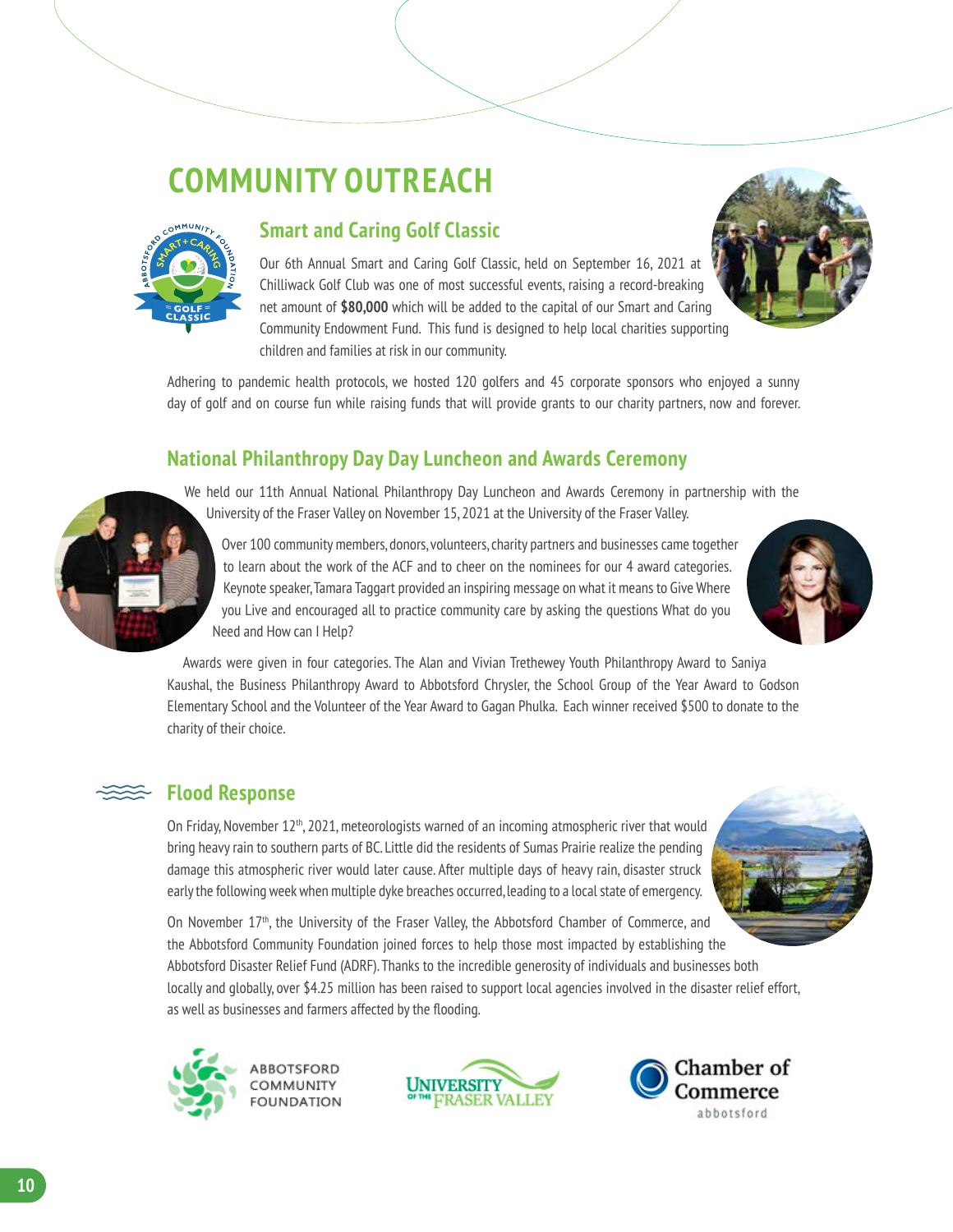# **NEW ENDOWMENT FUNDS**

#### **Art Access Fund**

The purpose of the Fund is to support arts and culture, including visual arts and theatre programs, in the City of Abbotsford. Focus will be on small arts programs running through schools in the Abbotsford School District or through other qualified donees that promote arts and culture programs.

#### **Beth Nickel Memorial String Award**

Beth Nickel was a gifted musician, teacher and supporter of the arts in Abbotsford and throughout the Lower Mainland. She always encouraged her colleagues and students to play to their full potential and to delight in the gift of music. Beth was the president of Abbotsford Music Festival Committee at the time of her sudden passing from cancer in 2021.

#### **Mount Lehman Credit Union Legacy Fund**

The purpose of this fund is to support community initiatives in the Mount Lehman and Bradner area, with a primary focus on educational programs or initiatives through the area's public schools.

#### **Geoff Brown Memorial Scholarship**



Geoff Brown discovered his love of the piano and jazz quite by chance when he was twelve years of age. In that moment, an inspirational candle, a life-long passion was lit, and forever after, although Geoff had few opportunities for formal instruction, he studied and practiced constantly in a pursuit of musical perfection, always fueled by his great love of music. Geoff was a man sensitive to others, and always sought to adapt his style and choice of music to the venue and audience; it was never all about Geoff. Geoff would be delighted and gratified that a student who is similarly inspired and committed to music and community, might have an opportunity for formal study that could otherwise be missed, and this fund has been set up for this purpose.

"The Abbotsford Community Foundation is one of the best ways to give; it's strong and it's living, it's alive and active!" <sup>~</sup>**Vivian Trethewey**

momentum behind<br><sup>Dur area of behind</sup> your area of passion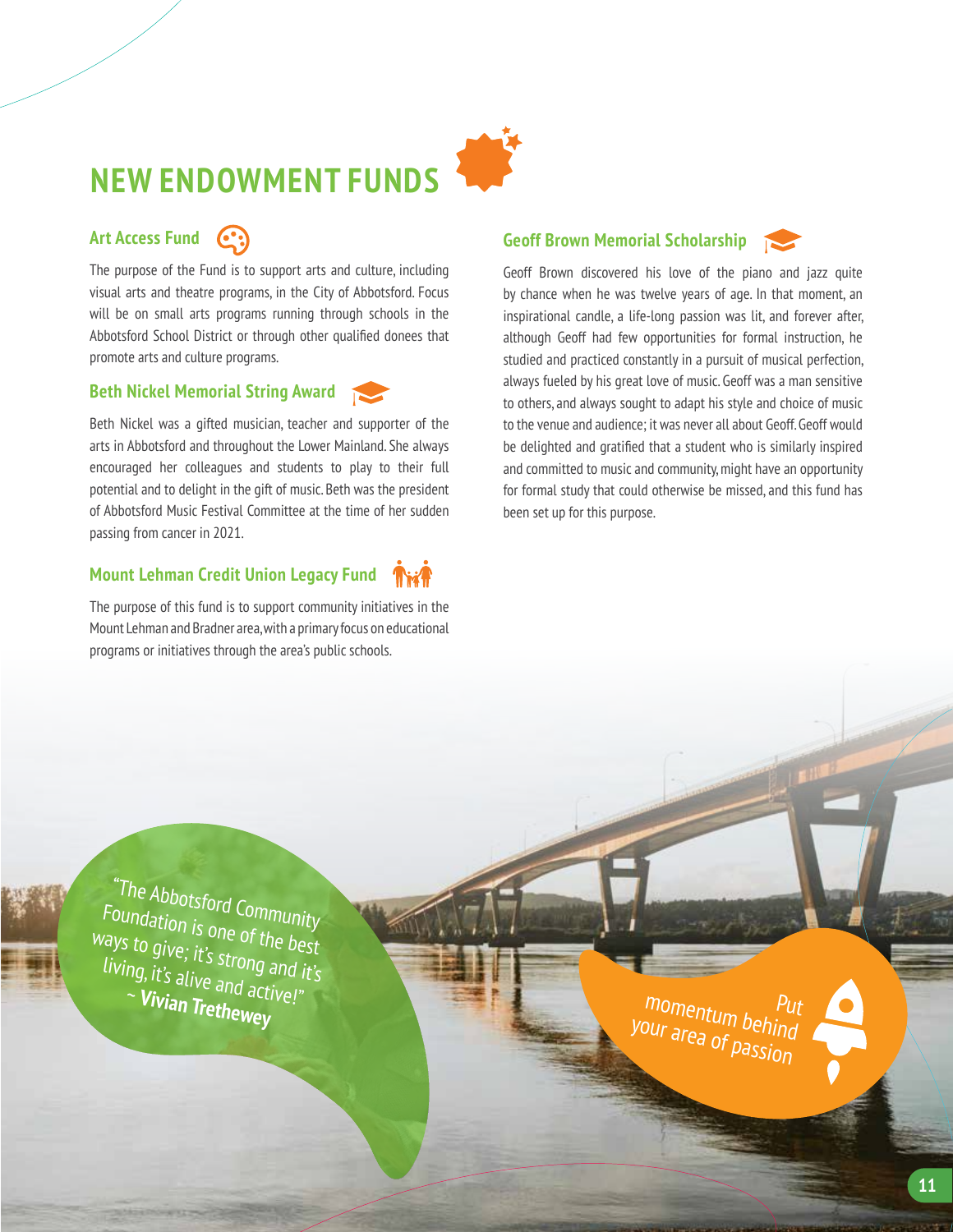### **ARNOLD COMMUNITY CHURCH SUPPORTING LOCAL RESIDENTS IMPACTING LIVES**

On Friday, November 12th, 2021, meteorologists warned of an incoming atmospheric river that would bring heavy rain to southern parts of BC. Little did the community of Arnold and the greater Sumas Prairie area realize the pending damage this atmospheric river would later cause. After multiple days of heavy rain, disaster struck early in the week of November 15th when the Nooksack River breached its bank and water came flooding into the community of Arnold. On top of the incoming Nooksack River water, the local pump station was unable to move water out of the area due to high Fraser River water levels. It wasn't long until Arnold and surrounding areas began flooding at extreme levels. At its peak, some homeowners in Arnold experienced 3 to 5 feet of water while higher elevation areas received about 1.5 feet of water. By later that week, the flooding had subsided in Arnold, and residents were able to return and see the destruction the water left behind.

The residents of Arnold were overwhelmed with the damage caused and the amount of work required to restore their homes. A transfer station was organized in the parking lot of Arnold Community Church and an incredible 1.1 million pounds of damaged furniture, appliances, personal belongings, etc. was collected and disposed of free of charge. Not only did Arnold Community Church serve as a transfer station, it also acted as a place of connection where community members could gather to take a break from flood relief efforts and grab some food. Hundreds of volunteers from the surrounding area showed up and if they could not help with waste removal they provided meals, cleaning products and more. Cam Stuart, the Lead Pastor of Arnold Community Church, reported that 500-600 meals were donated.

Although impacted residents were able to remove a large amount of damaged contents in the first week or so, it's evident to Cam that there are many layers to restoration, and it will be a long road to recovery. Arnold Community Church is providing flood relief funds to impacted residents who have experienced loss and damage to property due to rain and flooding. Abbotsford Community Foundation, the University of the Fraser Valley, and the Abbotsford Chamber of Commerce are happy to have provided an Abbotsford Disaster Relief Fund grant to support this cause so that the residents of Arnold can continue their lengthy journey to recovery.



### $-0-0-0-0-$

#### **What's Your Story?**

Whether your family moved here five years ago or 100 years ago makes no difference. You have a story about how you or your family got here and why.

Your story tells us what's important to you and to your family. It tells us what you value and how your life reflects your values.

We'd love to hear your story, and especially how we can work together as **community builders** by aligning your **philanthropic vision** with the **community's needs**.

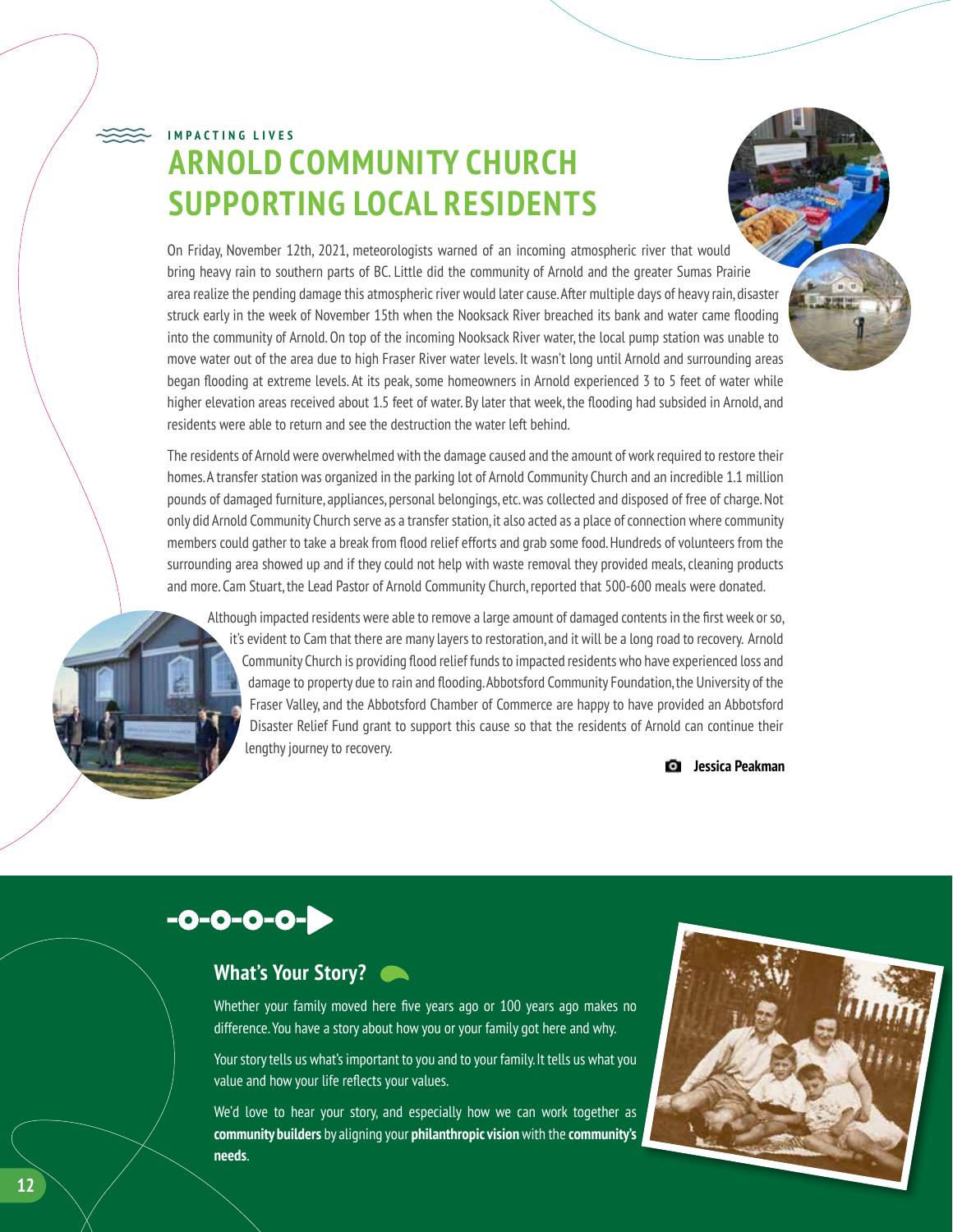### **LOCAL COMMUNITY IMPACT**

#### The Abbotsford Community Foundation was conceived with a substantial donation by the Trethewey family to the Matsqui Parks and Recreation Commission in 1978.

The directors of the Commission at the time felt that the sizable donation could have a much longer effect on the community if it were invested in perpetuity, and revenues from the investment spent annually, pursuant to the intent of the donors. With the passing of time, this inspirational vision took root with the larger community, and the Abbotsford Community Foundation experienced steady asset growth. This came about through the generosity of thousands of people in the community, as well as the establishment of several special funds by other not-for-profit groups and special interest organizations within the area.



Figure 1 - The cumulative effect of annual grants reinvested into the community. Figure 2- Steady growth of the ACF endowment.

#### **Granting History ••** Cumulative Grants **Canadiation Endowed Asset Growth**



### **IMPACT FOR TOMORROW**

#### Investment Readiness Program – Kinghaven Peardonville House Society

ACF is uniquely positioned to bring grant funding to our community which helps to deepen our impact and invest in the future. In 2021, we continued the work started in 2020 with a partnership between Community Foundations of Canada and the Government of Canada to launch a second round of funding for social enterprise projects in the Not-for-Profit Sector. One of our three grant recipients, Kinghaven Peardonville House Society received a grant of **\$10,000** through the Investment Readiness Program to provide employment, cultural connectedness and supply quality products for First Nations groups for men/women in substance use recovery.

The Investment Readiness Program supports social purpose organizations as they contribute to solving pressing social, cultural and environmental challenges across Canada.

**Kinghaven**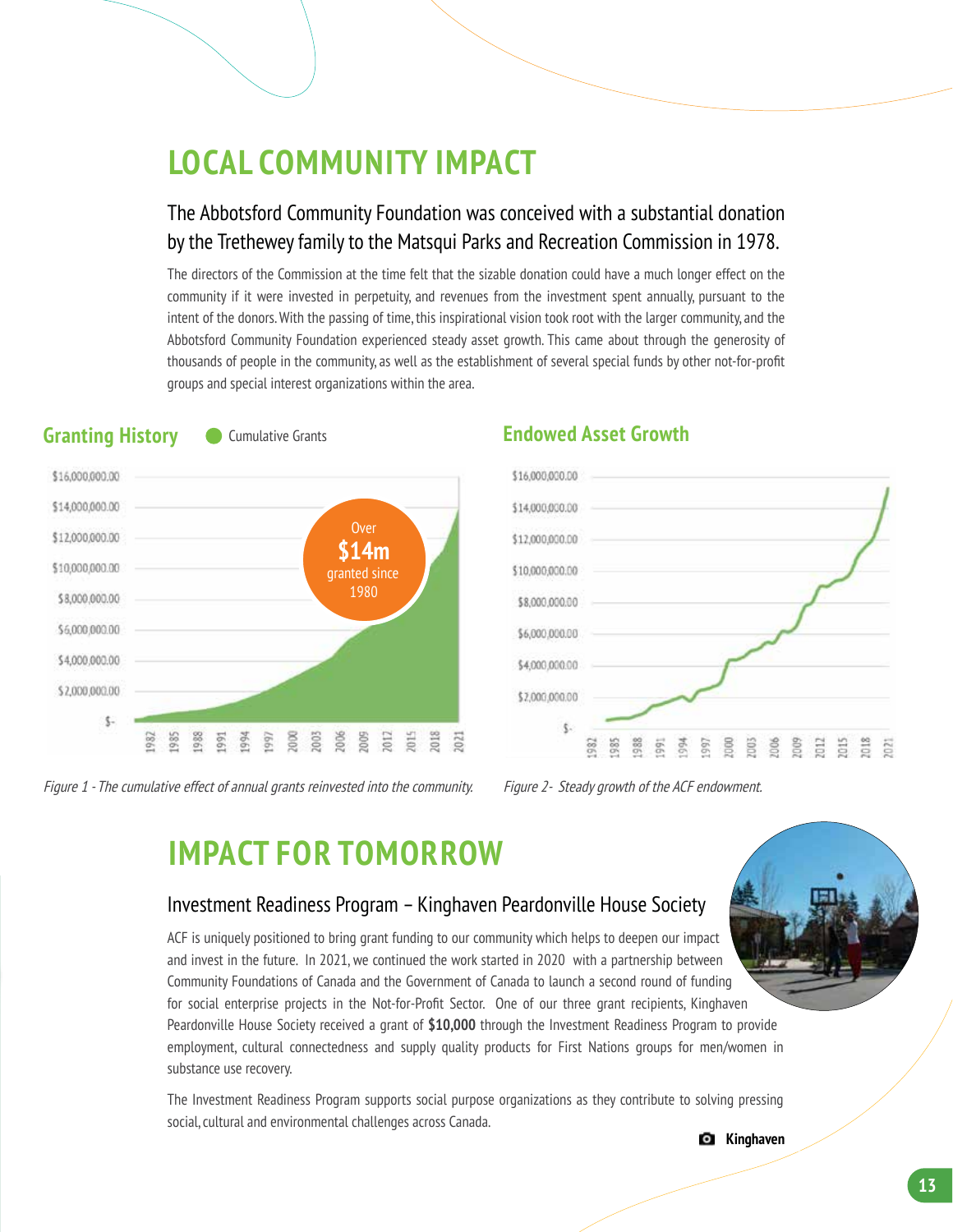### **WHAT DO YOU CARE ABOUT?**

Abbotsford Community Foundation (ACF) gives individual donors, family foundations, businesses and charitable organizations a number of ways to fulfill their philanthropic objectives while supporting the well-being of our community.

We believe that by strengthening the gifts, assets and capacity of individuals and groups, we strengthen our community. We specialize in building endowment funds, where the capital is not touched, and uses the fund's earnings to support the ever-changing needs of our community.

In its simplest form, giving involves donating money to your favorite cause or organization, so that you can impact others in a positive way. No matter how often you give, the majority of donors approach giving on a spur-of-themoment fashion rather than looking at it strategically or holistically.

**We want to challenge that paradigm.** We help strategically focus your philanthropy by designing creative, tax-smart and well-informed giving strategies, and helping you decide on where and how to channel your giving to maximize a return on your investment.



#### **2 Then, choose how you want to help:**

- **• Current Needs**: Ensure our responsive community grants support the changing needs and emerging opportunities of Abbotsford
- **• Favourite Charity**: Support a charity or charities close to your heart
- **• Scholarships and Bursaries**: Help deserving students realize their post-secondary education dreams
- **• Programs and Projects that you choose**: Work with ACF staff to plan an active role in your grant-making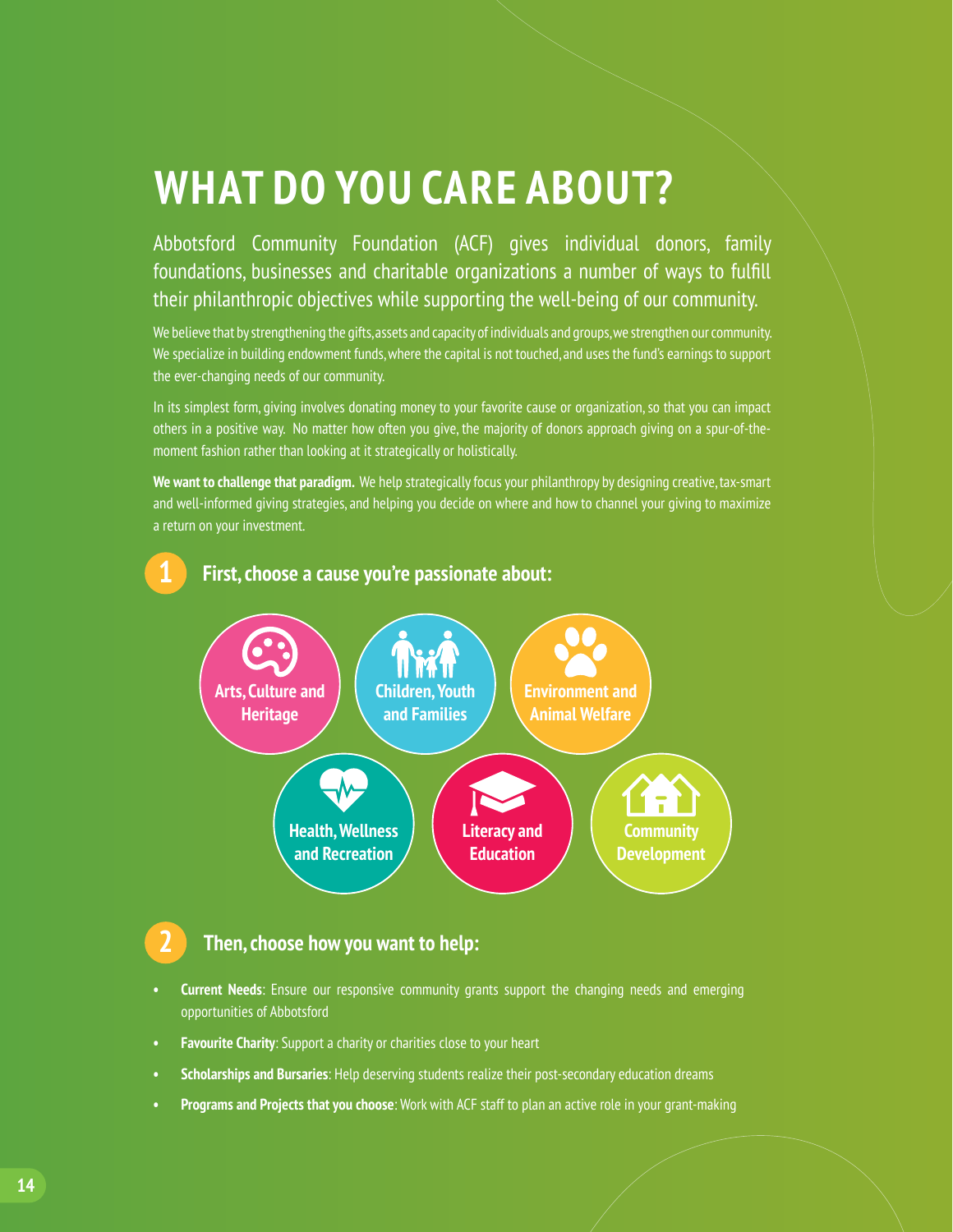### **START TODAY 3**

All gifts, no matter the size, go to work to create a stronger, more caring community. We appreciate your generosity!

There are many ways that we can facilitate your gifting. If you require further information or would like to discuss any of the options indicated below, please contact us at 604-850-3755 or via email at info@abbotsfordcf.org.

#### **GIFTS OF CASH**

You can make a gift of cash that can be added to an existing fund, or establish a fund for a designated purpose or charity. These gifts can also be made online at www.abbotsfordcf.org.

#### **GIFTS OF APPRECIATED SECURITIES**

Donors who gift appreciated securities can reduce capital gains to zero and still have an income tax receipt to offset taxes on other income.

#### **A GIFT IN YOUR WILL**

Designate a specific gift or portion of your estate to the ACF. You can provide a legacy gift and the donation receipt can be used to offset the taxes payable by your estate.

#### **LIFE INSURANCE**

You can designate the Abbotsford Community Foundation to receive a portion or all of the proceeds from your life insurance policy, reducing taxes payable on your estate. Or you can transfer the policy into the name of ACF and receive tax receipts for any premiums paid during your lifetime.

#### **RRSP, RRIF OR TFSA**

You can designate ACF as the beneficiary towards a specific fund and receive significant tax benefits.

#### **GIFTS OF REAL PROPERTY**

Individuals may donate their home or other real estate. You can donate your house and receive a tax credit and be able to continue living in your house for as long as you want.



#### **How Can We help?**

We're here to help magnify the impact of your giving goals! Not sure where to start though? Wendy Neufeld would love to sit down, hear your story, and help you have a lasting impact!

**www.abbotsfordcf.org | 604.850.3755**